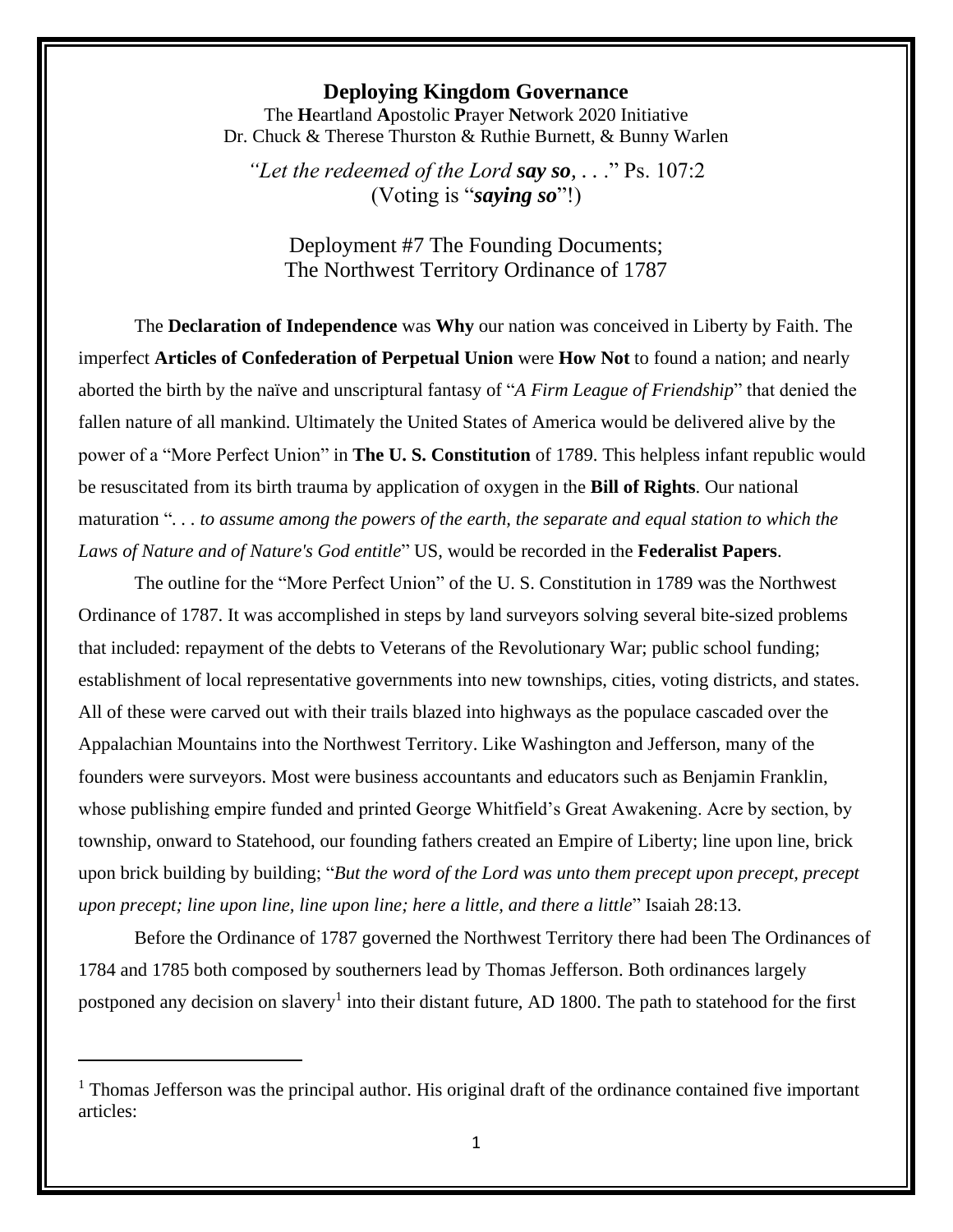state, Ohio, was widened and smoothed by the Confederation Congresses with formation of the Ohio Company of Associates and other land speculators. Parcels of land were sold, rented or used to repay veterans of the Revolutionary War and foreign debts to the French and Dutch governments.

Into this scenario entered some private land companies such as the Ohio Company of Associates and the Scioto Company. The Ohio company became the most successful and two of its principles, General Rufus Putnam of Bunker Hill fame and Reverend Manasseh Cutler, a Massachusetts Congressman, rewrote Thomas Jefferson's two previous Ordinances of 1784 and 1785. Rev. Cutler's most important contribution was the immediate abolition of slavery in the Northwest Territory. Both Rev. Cutler and General Putnam were well-connected in Congress and made the governorship of the new territory an appointment rather than an elected office. The President (Speaker of the House) of the 8<sup>th</sup> Continental/Confederation Congress was General Arthur St. Claire<sup>2</sup>. Rev. Cutler got St. Claire appointed as the first Governor of the Northwest Territory thereby expediting the profits of his Ohio Company.

Of note were the Ohio Ministerial Lands that totaled 43,525 acres. Monies realized from the leasing or sale of section 29 (in each and every township of 36 sections across the land) were to be distributed to the township's churches on a *pro rata* basis according to each denomination's membership.<sup>3</sup> This support of religion was instituted before the Bill of Rights was adopted. It was eventually struck down in 1968 as contrary to the 1<sup>st</sup> Amendment. Today, those monies are diverted to the public schools.<sup>4</sup>

The Ordinance of 1787 became the outline for the US Constitution in 1789. The first capitol of the territory was Marietta, named for Marie Antoinette, Queen of France who was overthrown with her husband, King Louis XVI in 1789. They had been friends with Benjamin Franklin, who, as the American Ambassador, secured their military support, saving Washington at Yorktown to defeat the British Empire. Both the King and Queen were ultimately guillotined in 1793 by an anarchist mob. That mob was incited to their Reign of Terror by 18<sup>th</sup> Century Fake News and an indecisive Estates General. While the French Revolution was a revolt and rebellion, the American Revolutionary War was an appeal to Heaven.

The new states shall remain forever a part of the United States of America.

They shall bear the same relation to the confederation as the original states.

They shall pay their apportionment of the federal debts.

They shall in their governments uphold republican forms.

<sup>•</sup> After the year 1800 there shall be neither slavery nor involuntary servitude in any of them.

<sup>&</sup>lt;sup>2</sup> [https://en.wikipedia.org/wiki/William\\_Sinclair,\\_1st\\_Earl\\_of\\_Caithness](https://en.wikipedia.org/wiki/William_Sinclair,_1st_Earl_of_Caithness) of the Scottish Clan that built Rosslyn Chapel 3 [https://en.wikipedia.org/wiki/Ministerial\\_Lands](https://en.wikipedia.org/wiki/Ministerial_Lands)

<sup>&</sup>lt;sup>4</sup> Will a man rob God? Yet ye have robbed me. But ye say, Wherein have we robbed thee? In tithes and offerings. (Malachi 3:8) Read the whole chapter of Malachi 3 to see how this now affects US today.